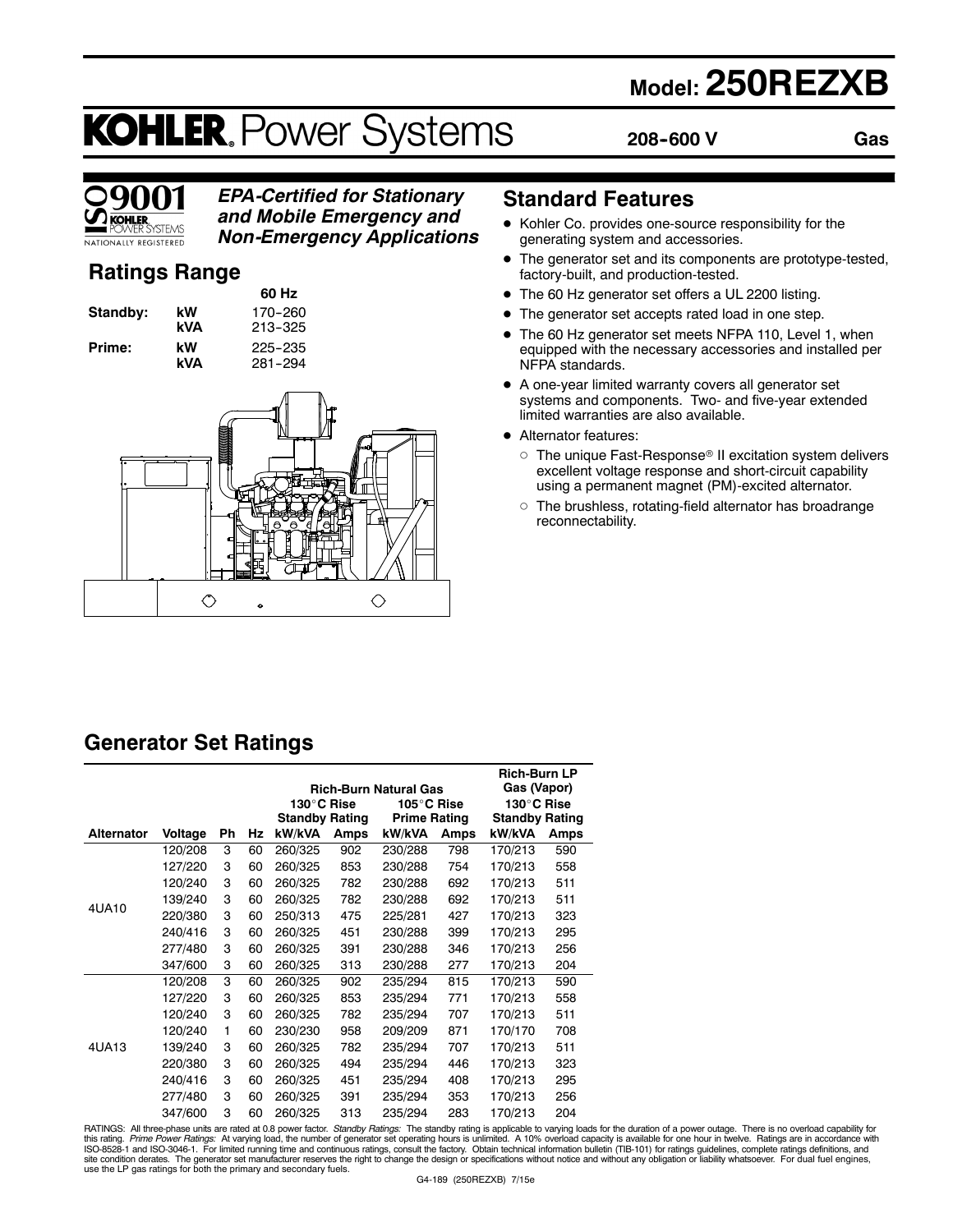# **Alternator Specifications**

| <b>Specifications</b>                    |       | <b>Alternator</b>                |  |  |
|------------------------------------------|-------|----------------------------------|--|--|
| Manufacturer                             |       | Kohler                           |  |  |
| Type                                     |       | 4-Pole, Rotating-Field           |  |  |
| Exciter type                             |       | Brushless,<br>Permanent-Magnet   |  |  |
| Leads: quantity, type                    |       | 12, Reconnectable                |  |  |
| Voltage regulator                        |       | Solid State, Volts/Hz            |  |  |
| Insulation:                              |       | <b>NEMA MG1</b>                  |  |  |
| Material                                 |       | Class H                          |  |  |
| Temperature rise                         |       | 130°C, Standby                   |  |  |
| Bearing: quantity, type                  |       | 1, Sealed                        |  |  |
| Coupling                                 |       | Flexible Disc                    |  |  |
| Amortisseur windings                     |       | Full                             |  |  |
| Voltage regulation, no-load to full-load |       | <b>Controller Dependent</b>      |  |  |
| One-step load acceptance                 |       | 100% of Rating                   |  |  |
| Unbalanced load capability               |       | 100% of Rated Standby<br>Current |  |  |
| Peak motor starting kVA:                 |       | (35% dip for voltages below)     |  |  |
| 480 V                                    | 4UA10 | 790 (60Hz)                       |  |  |
| 480 V                                    | 4UA13 | 990 (60Hz)                       |  |  |

- NEMA MG1, IEEE, and ANSI standards compliance for temperature rise and motor starting.
- Sustained short-circuit current of up to 300% of the rated current for up to 10 seconds.
- Sustained short-circuit current enabling downstream circuit breakers to trip without collapsing the alternator field.
- Self-ventilated and dripproof construction.
- Windings are vacuum-impregnated with epoxy varnish for dependability and long life.
- Superior voltage waveform from a two-thirds pitch stator and skewed rotor.
- Fast-Response<sup>®</sup> II brushless alternator with brushless exciter for excellent load response.

# **Application Data Engine Electrical**

#### **Engine Specifications** Manufacturer **Doosan** Engine model **D146L** Engine type **14.6 L, 4-Cycle**, Turbocharged, Aftercooled Cylinder arrangement V-8 Displacement, L (cu. in.) 14.6 (892) Bore and stroke, mm (in.) 128 x 142 (5.04 x 5.59) Compression ratio 10.5:1 Piston speed, m/min. (ft./min.) 511 (1677) Main bearings: quantity, type 10, Precision Half-Shell Rated rpm 1800 Max. power at rated rpm, kWm (BHP) 300 (402) Cylinder head material Cylinder head material control cast Iron Piston: type, material Crankshaft material **Forged** Steel Valve material Governor: type Electronic Frequency regulation, no-load to full-load Isochronous Frequency regulation, steady state  $\pm 0.5\%$ Frequency Fixed Air cleaner type, all models **Dry Engine Electrical System** Battery charging alternator: Ground (negative/positive) Negative Volts (DC) 24 Ampere rating 45 Starter motor rated voltage (DC) 24 Battery, recommended cold cranking amps (CCA): Qty., CCA rating each Two, 1000 Battery voltage (DC) 12 **Fuel Fuel System - Rich Burn** Fuel type **Natural Gas, LP Gas,** Natural Gas, LP Gas, Fuel supply line inlet 2.0 NPTF Natural gas fuel supply pressure, kPa  $(in. H<sub>2</sub>O)$ LPG vapor withdrawal fuel supply pressure, kPa (in.  $H_2O$ ) 1.24-2.74 (5.0-11.0) Dual fuel engine, LPG vapor withdrawal fuel supply pressure,  $kPa$  (in.  $H_2O$ ) 1.24 (5.0) Fuel supply pressure, measured at the generator set fuel inlet downstream of any fuel system equipment accessories.

#### **Exhaust**

**Engine**

| <b>Exhaust System</b>                                                         |                                                |
|-------------------------------------------------------------------------------|------------------------------------------------|
| Exhaust manifold type                                                         | Wet                                            |
| Exhaust flow at rated kW, kg/hr. (cfm)                                        | 1131 (1611)                                    |
| Exhaust temperature at rated kW.<br>dry exhaust, $^{\circ}$ C ( $^{\circ}$ F) | 600 (1112)                                     |
| Maximum allowable back pressure<br>overall, kPa (in. Hg)                      | 10.2(3)                                        |
| Maximum allowable back pressure<br>after catalyst, kPa (in. Hg)               | 5.1(1.5)                                       |
| Engine exhaust outlet size, mm (in.)                                          | Flanged Outlet at Catalyst,<br>see ADV drawing |

 $C_4$  and higher, % by volume 0.3 max. 2.5 max. Sulfur, ppm mass 25 max. Lower heating value,  $MJ/m<sup>3</sup>$  (Btu/ft<sup>3</sup>), min.  $33.2$  (890) 84.2 (2260) Fuels with other compositions may be acceptable. If your fuel is outside the listed specifications, contact your local distributor for further analysis and advice.

**Fuel Composition Limits \* Nat. Gas LP Gas**

Propane, % by volume 1.0 max. 85 min. Propene, % by volume 0.1 max. 5.0 max.

Methane, % by volume 90 min. Ethane, % by volume 4.0 max.

or Dual Fuel

1.74-2.74 (7.0-11.0)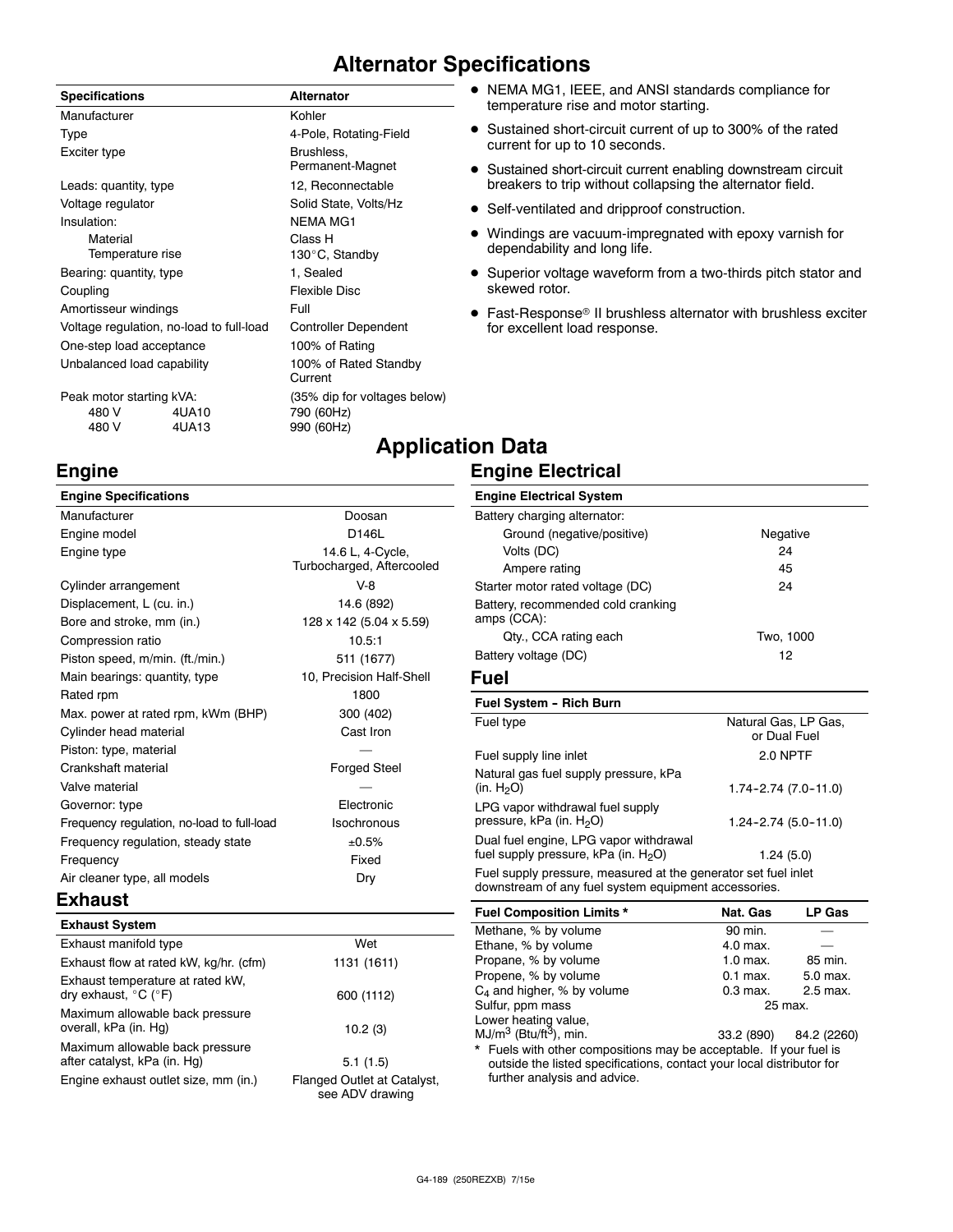# **Application Data**

## **Lubrication**

#### **Lubricating System**

| Type                                  | <b>Full Pressure</b> |
|---------------------------------------|----------------------|
| Oil pan capacity, L (gt.)             | 40 (42.3)            |
| Oil pan capacity with filter, L (qt.) | 47.1 (49.7)          |
| Oil filter: quantity, type            | 2, Cartridge         |
| Oil cooler                            | Water-Cooled         |
|                                       |                      |

# **Cooling**

| <b>Radiator System</b>                                                                       |             |
|----------------------------------------------------------------------------------------------|-------------|
| Ambient temperature, °C (°F) *                                                               | 50 (122)    |
| Engine jacket water capacity, L (gal.)                                                       | 43.2 (9.5)  |
| Radiator system capacity, including<br>engine, L (gal.)                                      | 227.3 (50)  |
| Engine jacket water flow, Lpm (gpm)                                                          | 680 (180)   |
| Heat rejected to cooling water at rated<br>kW, dry exhaust, kW (Btu/min.)                    | 284 (16189) |
| Heat rejected to air charge cooler at<br>rated kW, dry exhaust, kW (Btu/min.)                | 35 (2000)   |
| Water pump type                                                                              | Centrifugal |
| Fan diameter, including blades, mm (in.)                                                     | 1143 (45)   |
| Fan, kWm (HP)                                                                                | 16 (22)     |
| Max. restriction of cooling air, intake and<br>discharge side of radiator, kPa (in. $H_2O$ ) | 0.125(0.5)  |

Weather and sound enclosures with internal silencer reduce ambient temperature capability by  $5^{\circ}$ C (9 $^{\circ}$ F).

### **Operation Requirements**

| <b>Air Requirements</b>                                      |             |
|--------------------------------------------------------------|-------------|
| Radiator-cooled cooling air,<br>$m^3$ /min. (scfm) $\dagger$ | 638 (22500) |
| Combustion air, kg/hr. (cfm)                                 | 1064 (532)  |
| Heat rejected to ambient air:                                |             |
| Engine, kW (Btu/min.)                                        | 66 (3765)   |
| Alternator, kW (Btu/min.)                                    | 23 (1309)   |
| $A = 0.5$ denote $A = 0.01$ and $A = 3$ (0.075 lbs. $(0.3)$  |             |

 $\dagger$  Air density = 1.20 kg/m<sup>3</sup> (0.075 lbm/ft<sup>3</sup>)

#### **Fuel Consumption**]

| Natural Gas, m <sup>3</sup> /hr. (cfh) at % load                        | <b>Standby Rating</b> |
|-------------------------------------------------------------------------|-----------------------|
| 100%                                                                    | (2782)<br>78.8        |
| 75%                                                                     | (2168)<br>61.4        |
| 50%                                                                     | (1521)<br>43.1        |
| 25%                                                                     | (928)<br>26.3         |
| Natural Gas, m <sup>3</sup> /hr. (cfh) at % load<br><b>Prime Rating</b> |                       |
| 100%                                                                    | (2536)<br>71.8        |
| 75%                                                                     | (1974)<br>55.9        |
| 50%                                                                     | (1402)<br>39.7        |
| 25%                                                                     | (876)<br>24.8         |
| LP Gas, $m^3/hr$ . (cfh) at % load                                      | <b>Standby Rating</b> |
| 100%                                                                    | (926)<br>26.2         |
| 75%                                                                     | (789)<br>22.4         |
| 50%                                                                     | 15.1<br>(532)         |
| 25%                                                                     | (335)<br>9.5          |
|                                                                         | $\sim$ $\sim$         |

 $\ddagger$  Nominal fuel rating: Natural gas, 37 MJ/m<sup>3</sup> (1000 Btu/ft.<sup>3</sup>) LP vapor, 93 MJ/m3 (2500 Btu/ft.3)

LP vapor conversion factors:

| 8.58 ft. <sup>3</sup> = 1 lb.        |
|--------------------------------------|
| $0.535 \text{ m}^3 = 1 \text{ kg}$ . |
| 36.39 ft. $3 = 1$ gal.               |

# **Controllers**



#### **Decision-Maker<sup>®</sup> 3000 Controller**

Provides advanced control, system monitoring, and system diagnostics for optimum performance and compatibility.

- $\bullet$  Digital display and menu control provide easy local data access
- $\bullet$  Measurements are selectable in metric or English units
- Remote communication thru a PC via network or serial configuration
- Controller supports Modbus<sup>®</sup> protocol
- $\bullet$  Integrated hybrid voltage regulator with  $\pm 0.5\%$  regulation
- $\bullet$  Built-in alternator thermal overload protection
- NFPA 110 Level 1 capability

Refer to G6-100 for additional controller features and accessories.



#### **Decision-Maker<sup>®</sup> 550 Controller**

Provides advanced control, system monitoring, and system diagnostics with remote monitoring capabilities.

- $\bullet$  Digital display and keypad provide easy local data access
- $\bullet$  Measurements are selectable in metric or English units
- Remote communication thru a PC via network or
- modem configuration  $\bullet$  Controller supports Modbus<sup>®</sup> protocol
- $\bullet$  Integrated voltage regulator with  $\pm 0.25\%$  regulation
- $\bullet$  Built-in alternator thermal overload protection
- 
- NFPA 110 Level 1 capability

Refer to G6-46 for additional controller features and accessories.



#### **Decision-Maker<sup>®</sup> 6000 Paralleling Controller**

Provides advanced control, system monitoring, and system diagnostics with remote monitoring capabilities for paralleling multiple generator sets.

- Paralleling capability with first-on logic, synchronizer, kW and kVAR load sharing, and protective relays
- $\bullet$  Digital display and keypad provide easy local data access
- $\bullet$  Measurements are selectable in metric or English units
- Remote communication thru a PC via network or modem configuration
- $\bullet$  Controller supports Modbus<sup>®</sup> protocol
- $\bullet$  Integrated voltage regulator with  $\pm 0.25\%$  regulation
- $\bullet$  Built-in alternator thermal overload protection
- NFPA 110 Level 1 capability

Refer to G6-107 for additional controller features and accessories.

Modbus<sup>®</sup> is a registered trademark of Schneider Electric.